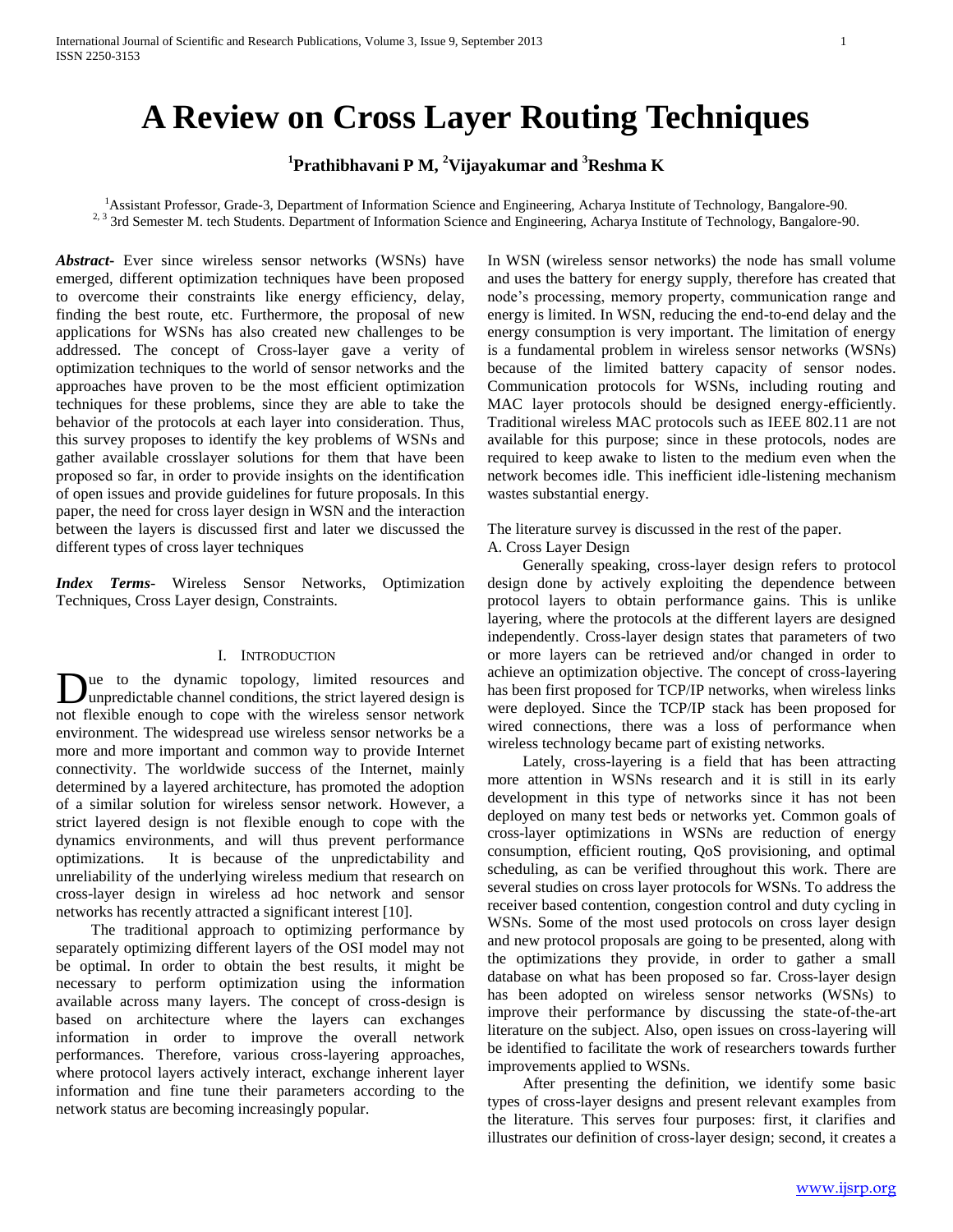taxonomy for classifying existing cross-layer design proposals; third, it highlights the different interpretations of cross layer design in the literature and shows how they can be seen in a more unified way; and finally, it provides a framework for evaluating the implementation concerns raised by different kinds of crosslayer design proposals. As expected, the different kinds of crosslayer design proposals raise different implementation concerns. After creating the taxonomy of the cross-layer design proposals, we similarly categorize and discuss the initial proposals for implementing cross-layer interactions and highlight briefly for which kind of cross-layer design proposals the different implementation methods are suitable. Differently from the conventional networks layers, WSNs consider only the following layers: application (APP), network (NWK or NET), medium access control (MAC), and physical (PHY). Although there is no transport layer, since it is complex and it would waste sensors energy, some WSN protocols have been designed for congestion control and reliable end-to-end communication.

## B. Cross Layer Interaction

 Cross layer interaction means allowing communication of layers with any other possibly non-adjacent layers in the protocol stack. Traditionally, the network protocols are divided into several independent layers. Each layer is designed separately and the interaction between layers is performed through a welldefined interface.

 The main advantage of layering is architectural flexibility but layering approach is not efficient for wireless networks. Cross layering came into existence because of highly variable nature of links used in the wireless communication systems and due to resource poor nature of the wireless mobile devices there has been multiple research efforts to improve the performance of the protocol stack by allowing cross layer interaction by wireless systems. Because of QoS, energy consumption, poor performance, wireless links, mobility, packet loss, delay problems observed in the wireless networks much attention is paid in the cross layer interactions. Typically, sensor nodes avoid direct communication with distance destination since high transmission power is required to achieve reliable transmission. Instead in WSNs, sensor nodes communicate by forming a multi hop network to forward messages to the collector nodes, which is also called the sink node.

## II. LITRATURE SURVEY

## A. CLB (Cost Link Based) for routing

In paper [1], the physical layer (PHY) plays a very important role in wireless communication due to the challenging nature of communication medium. The power consumption of wireless devices heavily relies on physical layer. The medium access control (MAC) layer manages wireless resources for PHY layer and directly impact overall performance. This solved by defining a new cross layer scheme CLB (Cost Link Based) for routing [1]. Data aggregation with low energy consumption is task of finding extreme (maximum, minimum) sensor readings within a WSN. Extreme value aggregation has found many important applications in WSN development. Work by used compression to find approximate solutions to queries to deal with the large amount of data. Used a threshold and binary search technique similar to our approach to find order statistics, specifically concentrating on the median. The work did not explore extreme value aggregation with more than just a straightforward broadcast- converge cast search.

 In short, at the beginning of the query, every sensor node in the tree passes the query to all of its children. Once all of the children return with the maximum readings of their own respective subtrees, the parent sensor node then returns only the maximum reading of its own subtree back up to its parent in the network. Building on top of this work, went further by avoiding a count of distinct data points in the network as well as use previous query results to improve performance. Both concentrate on an ad hoc tree structure for WSN. This problem can be overcome by the proposed cross-layer probabilistic data aggregation method offers superior performance while demanding much lower energy consumption than existing algorithms. In comparison to the naive method, which consumes power as *O* (*N log* (*N*)), our algorithm offers a marked improvement at  $O(1)$  [2].

B. Fairness in delay-aware cross layer data transmission scheme (FDRX)

 In paper [3], particularly, delivery of time-critical data becomes a significant challenge. For instance, the impact of delay on smart grid applications, considering a WSN that is used for condition monitoring of wind turbines. Timely delivery of critical data has been found to be a significant challenge in such applications. This can be solved by designing separately fairnessaware cross layer scheme and a delay-aware cross layer technique for WSNs. But here it is proposed a cross layer scheme that is both fairness-aware and delay-aware. Our fairness in delay-aware cross layer data transmission scheme (FDRX) is based on delay-estimation and data prioritization steps that are performed before the data transmission by the application layer. [3].

C. Link Distance Reliability Cost (LRC) Based Cross Layer Route

 Shortest path scheme is the most common criteria adopted by the conventional routing protocols proposed for WSNs. The problem is that nodes along shortest paths may be used frequently and the batteries may exhaust faster. The consequence is that the network may become disconnected leaving disparity in the energy and disconnect the networks. Therefore the shortest path is not the most suitable metric adopted for routing decision. We have considered the network that is less mobile. MAC and the physical layer information are explored for routing. It can be solved by designing the new routing protocol, concept of the minimum hop scheme is considered.

 We propose Link distance Reliability Cost (LRC) based cross layer route discovery for WSN (Wireless Sensor Network) that improve the end-to-end throughput, delivery ratio and node energy consumption in WSNs. This approach also decreases the chance of loss of data because we have assured that battery capacity is not below the defined value [4].

## D. TCLM Model

 In paper [5] the authors build up a reputation space and trust space in WSNs, and define a transformation from reputation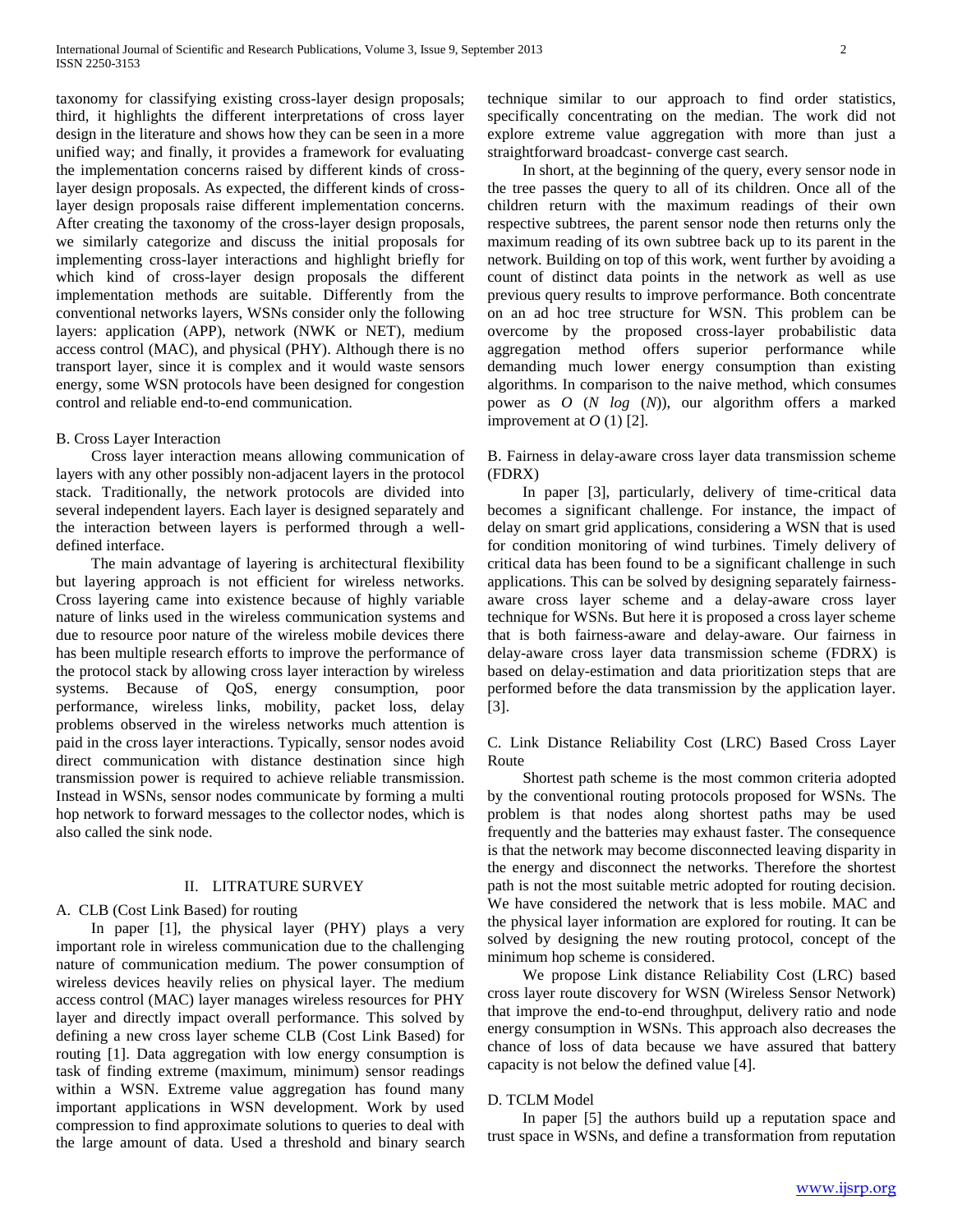space to trust space. It is proposed a trust-based LEACH protocol to provide secure routing, which is an integration of a trust management module with a trust-based routing module. The trust management module is responsible for building trust relationships among sensor nodes with novel methodologies to provide efficient monitoring, trust exchange and evaluation.

 The trust-based routing module is a modified version of original protocol with the same head-election algorithm and working phases, while having trust-based decision-making. A multi-angle trust mechanism for nodes in Wireless Sensor Networks which adding the sensing data and the node's energy in the factors of trust assessment in addition to communication , and new trust models to calculate the trust values of communication trust, the sensed data and the node's energy. The proposed a new protocol TTSN (Task-based Trust Framework in Sensor Networks) to construct a trust framework model in wireless sensor networks. The sensor node has different trust rating for different task.

 The proposed model use watchdog scheme to observe the behavior in different events of these nodes and broadcast their trust ratings. The authors have proposed an approach called BTRM-WSN which is a bio-inspired trust and reputation model for WSNs aimed to achieve to most trustworthy path leading to the most reputable node in a WSN offering a certain service. It is based on the bio-inspired algorithm of ant colony system. Most of existing methods are designed for MANETs and suppose that each node have the full route from source to destination (i.e. designed for source routing), while for the hop by hop routing they discuss only one hop neighbors not along the full route, that is not suitable for WSNs. In addition to that, no one used the cross layer concept in computing and updating the trust values.

 In paper [5] the data available at both DLL and Transport layer to make the network-layer decision more accurate, which improve the performance of the trust model. Wireless Sensor Networks (WSNs) are vulnerable to attacks (selfish or malicious i.e. misbehaving nodes) due to the nature of the wireless media, restricted resource and the natural co-operations of sensors. Therefore, the security issue is very critical in WSN. The decision making in a WSN is essential for carrying out certain tasks as it aids sensors establish collaborations. This can be solved by new model for trust in WSN, called A Trust-Based Cross-Layer Model, which use cross-layer concept (ACKs from data link layer and TCP layer) to design trust-based model for sensor networks that guarantee the trust route from source to sink and isolate the malicious node. [5].

## E. Cross Layer Design for Routing

 In [9], there is a growing interest in the use of WSNs in various applications, such as disaster management, border protection and security surveillance. In these applications, the sensor nodes are usually expected to be remotely deployed in large numbers and to operate autonomously in unattended environments. In WSNs, the transmission medium is shared by all nodes within each others' transmission range, and because of limited amount of energy and scarcity of the medium spectrum, choosing appropriate network architecture for routing is deemed to be an important step for sensor networks.

 Transmission energy for transmitting a k –bit message to a receiver at distance d can be computed as

## **E**<sub>**Tx</sub> (<b>k** , **d** ) = **E**<sub>Tx</sub> − **elec** (**k** ) + **E**<sub>Tx</sub> −amp (**k** , **d** )=**E elec** \* **k**  $\Box$  **ε** \* **k**</sub> **\* d <sup>2</sup>**

 There are two common network architectures in WSNs Multi-hop and hierarchical (i.e. clustering). To enable the system to cope with dynamic load and cover a large area of interest without service degradation, cluster-based routing protocols get more spotlight. We compare our SCL protocol with the performance obtained using LEACH-C.

## F. Simulation Model of SCL

 We propose to create a cluster-based MAC protocol that takes advantage of the mechanisms of both CSMA and TDMA protocols. The following assumptions are made in the architecture of the network:

- 1. All nodes are homogenous, i.e. all have equal capacity in terms of power, computation and communication capacity.
- 2. The nodes in the network are aware of information about themselves, like the node IDs, locations and energy levels.
- 3. Nodes are stationary.
- 4. The Sink node has unlimited resource.
- 5. The number of transmitting nodes is varying, which means the system is event-driven, and traffic load is dynamic.

 The purpose of our work is to find a balance between contention- and schedule-based protocols in the real world simulation. As the typical cluster-based architecture, the sensor nodes in the network are divided into clusters with one clusterhead (CH) in each cell, and these cluster-heads form the backbone of the sensor network. Therefore, all nodes in one cluster only send data to their own cluster-head. As described in LEACH, to reduce the interference between clusters, we use CDMA for the communication between CHs and Sink, while the hybrid MAC protocol is used among nodes within each cluster.

 Just as in LEACH, the operation of the protocol is broken into rounds. For each round, it begins with a set-up phase, when the clusters are formed. Then a steady state phase follows, when data is collected by the cluster-heads then transmitted to the sink. The time-line of such operation is depicted in Figure 1 below.



**Figure 1: Shows an example of a Forwarding Mechanism**

 In figure 2 the following algorithm, describes the operation of the proposed protocol. A detailed explanation is given bellow, and shows the main protocol scheme of the network.

 At the beginning of the procedure, all nodes, which are still alive, send the information about themselves, such as their locations and energy levels to the Sink node in one hop at a specific time, which equals to id\**Tinfo-adv*, where *id* is the identity number of the node, and *TInfo* <sup>−</sup>*adv* is a parameter being set as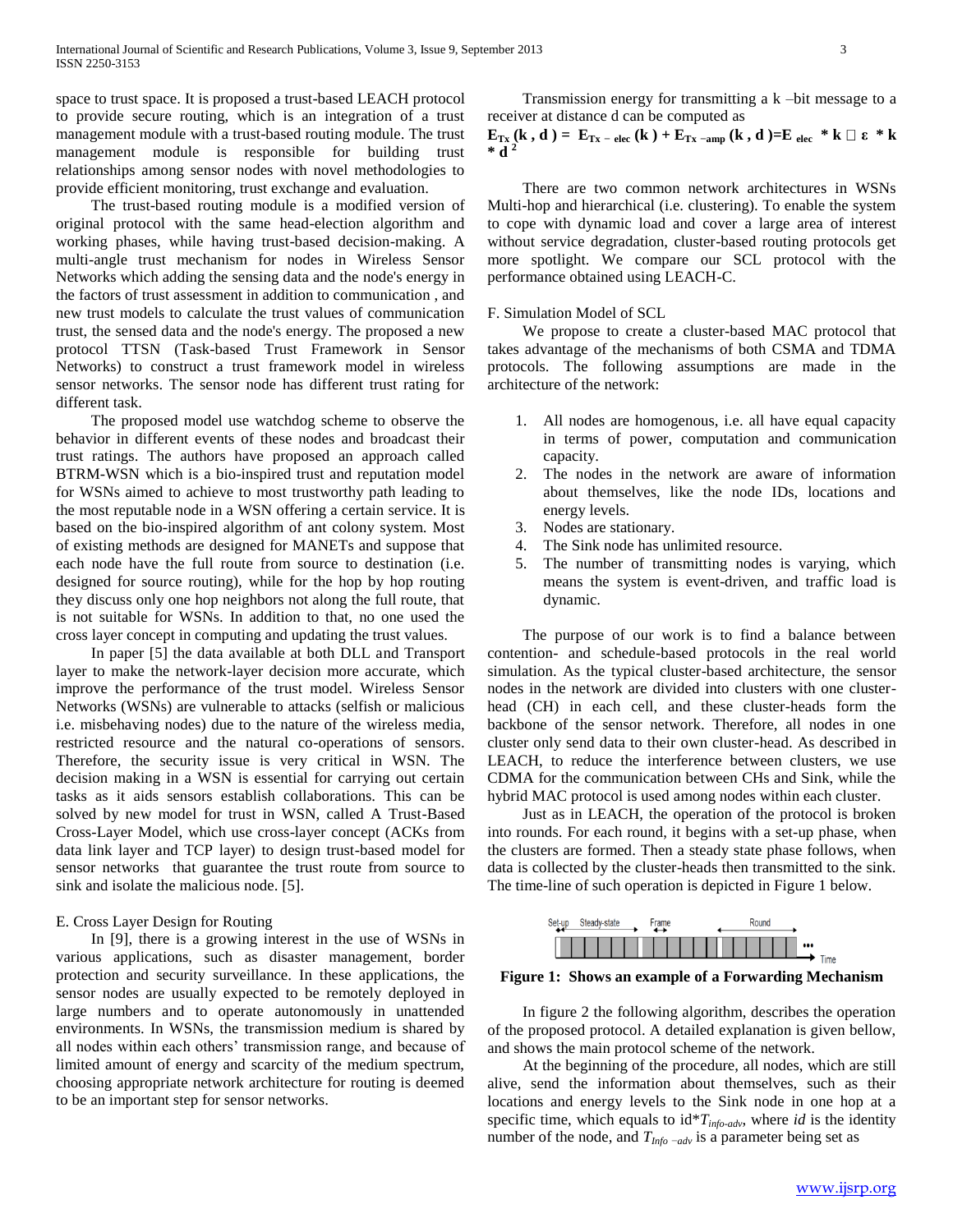$L_{\text{hdr}}+I_{\text{interval}}$  $T<sub>Info-adv</sub> = -$ Bw

 *Step 1*: Information advertisements from all nodes to sink node.

 *Step 2***:** After Time out occurs, Cluster -Head election performed by the Sink.

*Step 3:* After Time out occurs, Clusters setup and Timeslots Assignment for each node in the networks.

(Step 1-3 is said to be SET-UP Phase)

 *Step 4:* After Time out Occurs, Hybrid MAC Protocol implementation for Data Collection intra-duster.

 *Step 5:* After Time out Occurs, Data Relay from Client Hosts to the Sink.

(Step 4-5 is said to be STEADY STATE)

**Step 6:** After Time out Occurs, goto step 1 and continue the procedure.

**Figure 2:** Shows the algorithm for Information Advertisement

 A simple TDMA protocol is used based on our assumption that all nodes know this information. Furthermore, there is a timer for each state for avoiding overlapping [6].

## G. MAC Layer Protocols

 One of the main techniques for achieving low energy consumption in power restrained WSN is duty cycling. For this approach, the MAC protocol of each node periodically cycles between a sleep state and an awake state. To extend the network life span, each node must undergo a periodic sleep cycle for as long as it can, since the energy consumed in the sleep state is much lower than in the awake state.

 Some MAC protocols such as S-MAC use fixed duty cycles. In some sensor network applications such as surveillance or object-tracking, nodes are inactive most of the time, but when an event happens, large amount of packets are generated which yields to network congestion. In such conditions, MAC protocols with fixed duty cycles experience data loss because they cannot adapt themselves to the heavy traffic load. Therefore, in order to solve this problem, new design approaches that adapt the duty cycles to the traffic load are being developed. Some load adaptable protocols are X-MAC, T-MAC and B-MAC. As the proposed algorithm considers the node's busyness level, it is necessary to have a MAC protocol which is adaptable to the traffic load.

- 1. T -MAC protocol is based on periodic sleep-listen schedules where nodes belonging to a cluster share the same schedule. This protocol has the advantage in that it reduces idle listening (since each node can only transmit during a fixed contention window) but it has the disadvantage that it needs synchronization.
- 2. B-MAC is an asynchronous protocol that sends long preambles to inform other nodes that they must wait for an incoming transmission. This method has the advantage that it does not need synchronization but it does force nodes into remaining awake during the whole preamble duration.

3. X-MAC is similar to B -MAC but with the advantage that it uses short preambles instead of long ones. This allows the nodes to send acknowledgments to the preambles to trigger the data transmission which reduces idle listening. For this reason and because it provides adaptation to the traffic load, we have selected X-MAC as the channel access method.

## H. Congestion Control

 The congestion control includes forwarding mechanism (Figure 3) and rate adjustment mechanism.

- 1. Forwarding mechanics: when a routing node receives a packet, it doesn't always forward the packet to a fixed node, but selects a downstream neighbor node in its routing table as the next hop randomly.
- 2. Adjustment mechanism: the specific algorithm of adjustment is as follows.

*Step 1:* When congestion occurs, the adjustment factors of probability n will update to  $n+1$ . Then the congestion degree C will reduce greatly. The probability of selecting it to be the downstream neighbor is also reduced. At the same time, the rate adjustment will change the rate  $R_c$  to  $R_c/2$ .

 *Step 2:* When the congestion removes, the adjustment factors of probability n will reset to 0. The probability of selecting it to be the downstream neighbor will also increase. And the rate adjustment will change the rate  $R_c$  to  $R_c + R$ .



## **Figure 3: Shows an example of a Forwarding Mechanism I. Cross-Layer Design Approaches**

 A growing number of recent papers are focusing on the cross-layer development of wireless sensor network protocols and frameworks. Recent works on WSNs demonstrate that crosslayer design approaches result in a significant performance improvement. This kind of design is focused on two main aspects are framework design and protocol design. The previous approaches can basically be classified depending on the layer interactions.

 Therefore, there are protocol designs based on interactions between MAC and Physical layers, between MAC and Network layers, between Network and Physical layers, etc. This work focuses on the design of a multi-objective cross-layer algorithm for application to existing routing protocols based on the interactions between MAC, Network layer routing, Physical and Application layers. One example of cross-layer routing protocol design is the Energy Aware Routing Protocol proposed. This approach uses the residual energy of the nodes as a cost for the probabilistic selection of routes with the objective of equalizing